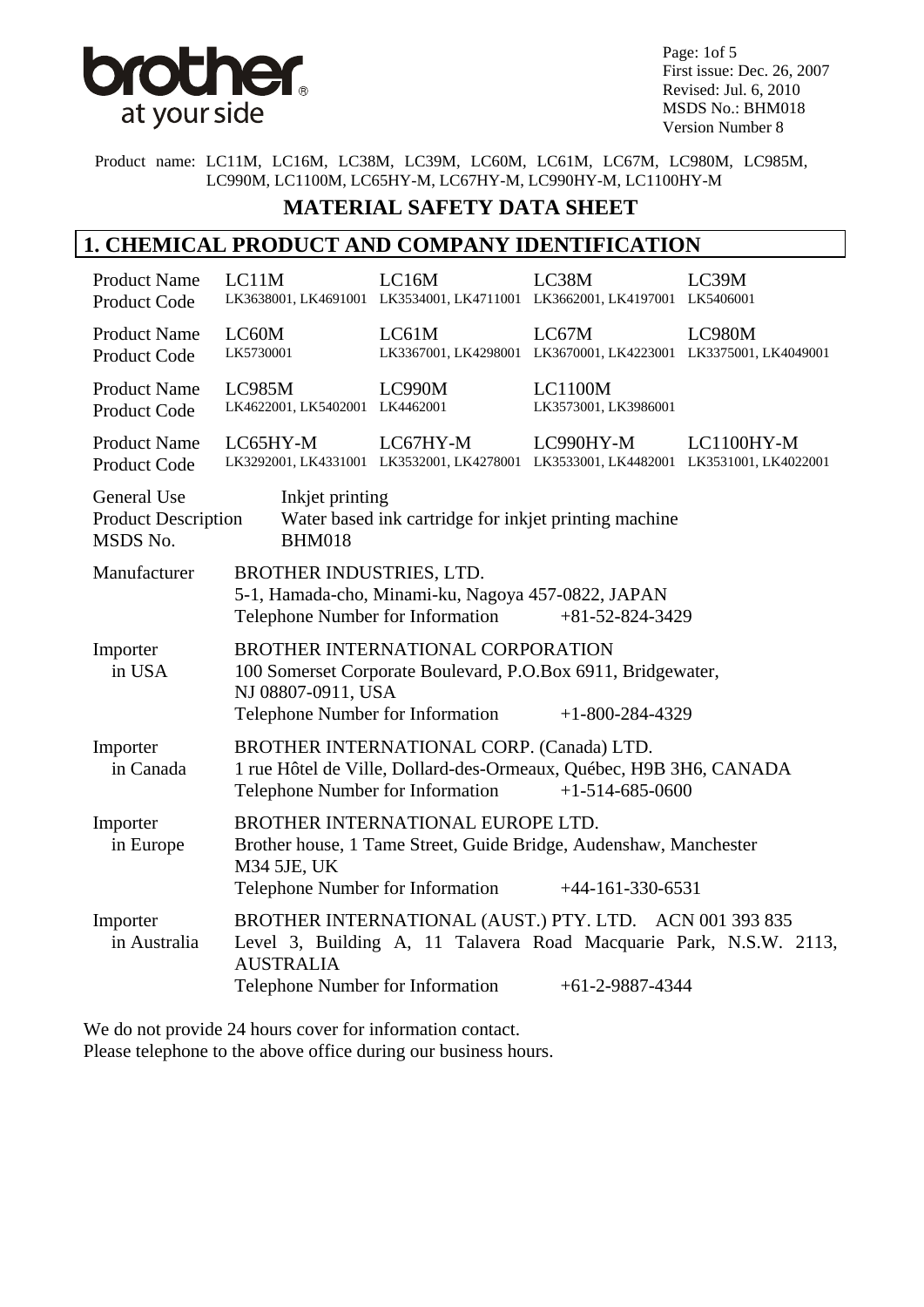

Page: 2of 5 First issue: Dec. 26, 2007 Revised: Jul. 6, 2010 MSDS No.: BHM018 Version Number 8

Product name: LC11M, LC16M, LC38M, LC39M, LC60M, LC61M, LC67M, LC980M, LC985M, LC990M, LC1100M, LC65HY-M, LC67HY-M, LC990HY-M, LC1100HY-M

## **MATERIAL SAFETY DATA SHEET**

## **2. HAZARDS IDENTIFICATION**

#### EMERGENCY OVERVIEW

 Ink in cartridge is dark red liquid with slight odor. Keep out of reach of children. Ink poses little or no immediate hazard if spilled.

#### POTENTIAL HEALTH EFFECTS

| Inhalation :   | Not expected to be a route of exposure under normal use  |
|----------------|----------------------------------------------------------|
| Eye:           | Ink may cause slight irritation.                         |
| $\text{skin}:$ | Prolonged exposure to ink may cause irritation.          |
| Ingestion :    | Ink may cause gastrointestinal or other adverse effects. |

#### CHRONIC EFFECTS / CARCINOGENICITY

Ingredients of ink have not been classified as carcinogens according to IARC monographs, NTP, and OSHA regulated.

#### EU HAZARD LABEL

 Ink is not classified according to EU-Directive 1999/45/EC. But ink has to bear the inscription: "Contains water soluble heterocyclic magenta azo dye compounds. May produce an allergic reaction."

| 3. COMPOSITION / INFORMATION ON INGREDIENTS |                               |                  |                                                                                  |                                          |                                    |
|---------------------------------------------|-------------------------------|------------------|----------------------------------------------------------------------------------|------------------------------------------|------------------------------------|
| <b>CHEMICAL NAME</b>                        | CAS#/<br>EC#                  | $%$ by<br>weight | <b>USA OSHA</b><br><b>PEL</b>                                                    | <b>ACGIH TLV</b>                         | EU Symbol /<br><b>Risk Phrases</b> |
| Glycerol                                    | $56 - 81 - 5/$<br>200-289-5   | $10 - 30$        | (as mist)<br>Total dust<br>TWA $15mg/m3$<br>Respirable fraction<br>TWA $5mg/m^3$ | (as mist)<br>Total dust<br>TWA $10mg/m3$ | Not classified                     |
| Diethylene glycol                           | $111 - 46 - 6/$<br>203-872-2  | $1 - 5$          | Not established                                                                  | Not established                          | Xn/<br>R <sub>22</sub>             |
| Magenta dye<br>$(FJM-001B)$                 | Registered                    | $1 - 4$          | Not established                                                                  | Not established                          | $Xi/$ R36<br>Xi / R43<br>N/R51/53  |
| Water                                       | $7732 - 18 - 5/$<br>231-791-2 | $50 - 70$        | Not established                                                                  | Not established                          | Not classified                     |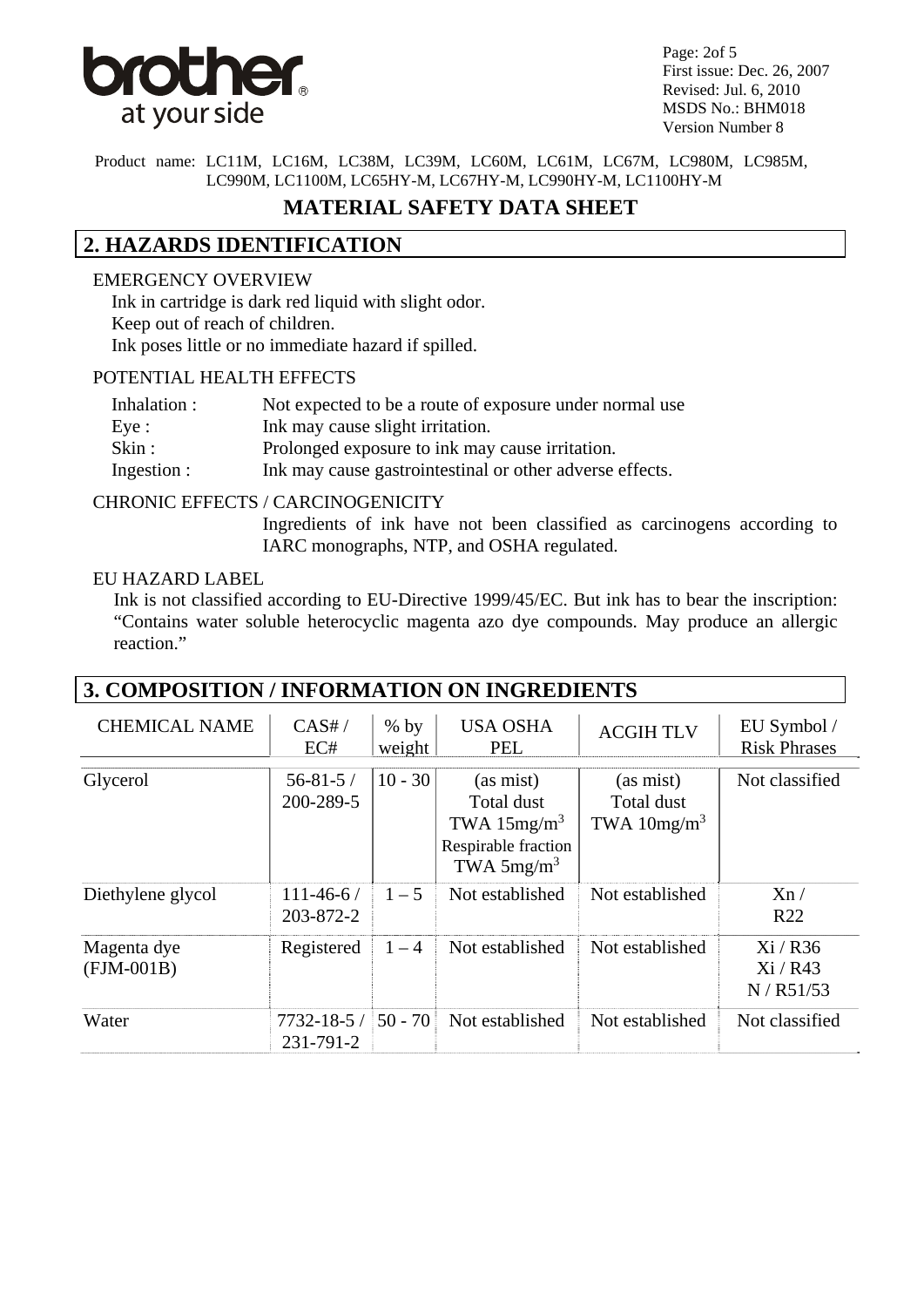

Page: 3of 5 First issue: Dec. 26, 2007 Revised: Jul. 6, 2010 MSDS No.: BHM018 Version Number 8

Product name: LC11M, LC16M, LC38M, LC39M, LC60M, LC61M, LC67M, LC980M, LC985M, LC990M, LC1100M, LC65HY-M, LC67HY-M, LC990HY-M, LC1100HY-M

### **MATERIAL SAFETY DATA SHEET**

### **4. FIRST AID MEASURES**

| INHALATION : | Remove to fresh air area and get medical attention.                  |
|--------------|----------------------------------------------------------------------|
| EYE:         | Flush immediately with running water for at least 15 minutes and get |
|              | medical attention.                                                   |
| SKIN:        | Wash with water and soap.                                            |
| INGESTION :  | Dilute with water and get medical attention.                         |

### **5. FIRE FIGHTING MEASURES**

| <b>FLAMMABLE PROPERTIES</b> |                                                |  |
|-----------------------------|------------------------------------------------|--|
| Auto-ignition temperature : | $>400^{\circ}$ C                               |  |
| Flammability:               | $LEL: Not available \t\t \tUEL: Not available$ |  |
| Flash point :               | Does not flash $(>93.3^{\circ}C)$              |  |
|                             | (Tag closed cup & Cleveland opened cup)        |  |

#### EXTINGUISHING MEDIA

Not to be used : None

Suitable: Water, CO<sub>2</sub>, Foam, Dry chemical.

#### FIRE FIGHTING INSTRUCTIONS

Special exposure hazards : Refer to section 10. Special protect equipment for fire-fighters : Use self-contained breathing apparatus.

## **6. ACCIDENTAL RELEASE MEASURES**

PERSONAL PRECAUTION : In case of ink vapor formation use respirator. ENVIRONMENTAL PRECAUTION : Take care to minimize ink that reaches to a sewer. METHODES FOR CLEANING UP : Wipe up ink with absorbent towel. Wash with water to remove remaining traces of ink.

#### **7. HANDLING AND STORAGE**

HANDLING : Avoid skin contact with ink. Prevent eye contact with ink. STORAGE : Keep out of reach of children. Store in a cool, dark, and dry place.

### **8. EXPOSURE CONTROLS / PERSONAL PROTECTION**

| <b>EXPOSURE LIMIT VALUES:</b>                                             | Refer to section 3.                           |
|---------------------------------------------------------------------------|-----------------------------------------------|
| <b>EXPOSURE CONTROLS</b><br>Engineering controls :<br>Personal protection | Ventilation is not required under normal use. |
| Respiratory protection :                                                  | Not required under normal use.                |
| Hand protection :                                                         | Not required under normal use                 |
| Eye protection :                                                          | Not required under normal use                 |
| Skin protection :                                                         | Not required under normal use                 |
|                                                                           |                                               |
|                                                                           |                                               |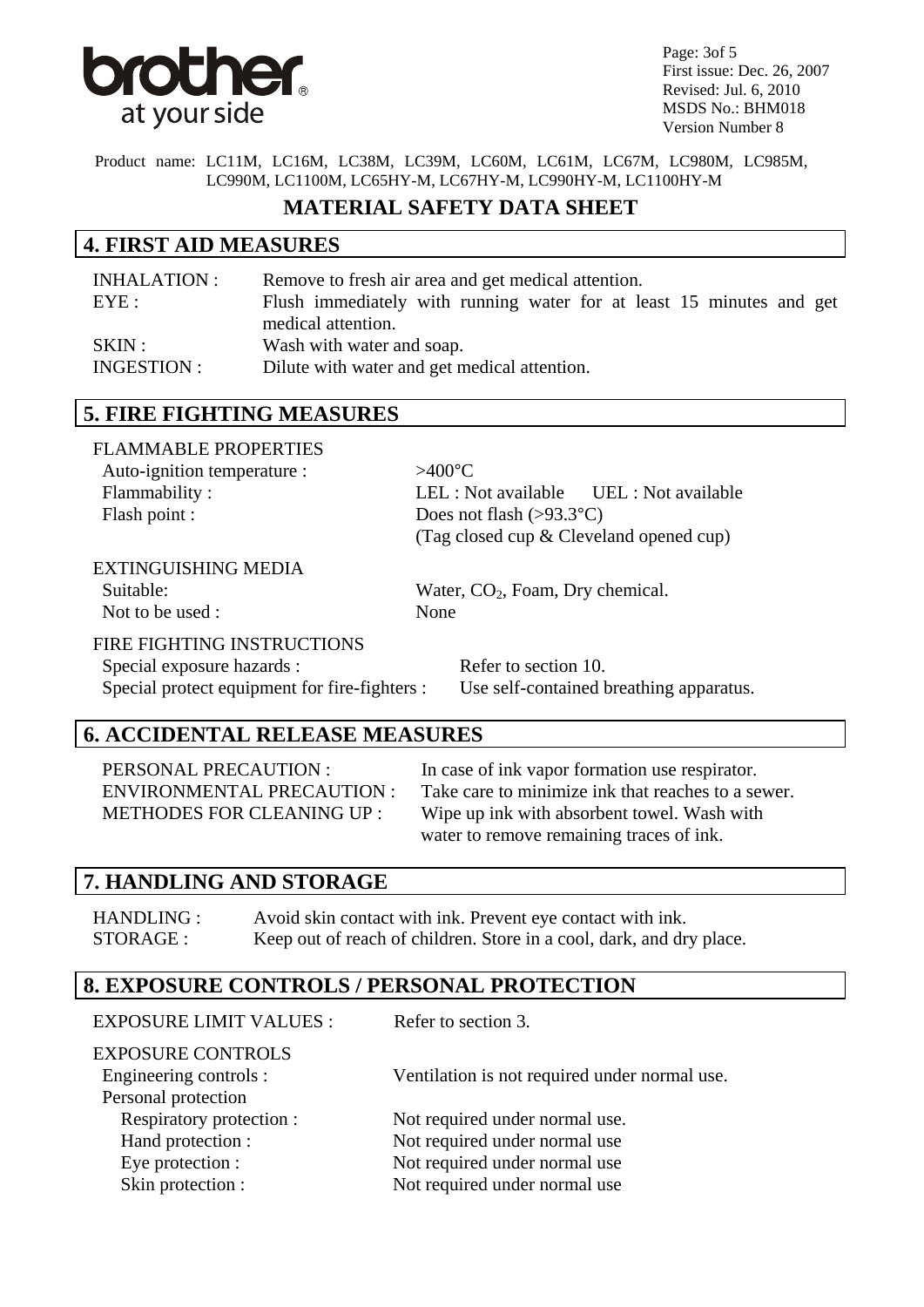

Page: 4of 5 First issue: Dec. 26, 2007 Revised: Jul. 6, 2010 MSDS No.: BHM018 Version Number 8

Product name: LC11M, LC16M, LC38M, LC39M, LC60M, LC61M, LC67M, LC980M, LC985M, LC990M, LC1100M, LC65HY-M, LC67HY-M, LC990HY-M, LC1100HY-M

# **MATERIAL SAFETY DATA SHEET**

# **9. PHYSICAL AND CHEMICAL PROPERTIES**

| Dark red liquid                           |
|-------------------------------------------|
| $>400^{\circ}$ C                          |
| $>100^{\circ}$ C                          |
| Approximately 1.06g/ml                    |
| LEL : Not available UEL : Not available   |
| Does not flash $(>93.3^{\circ}C)$         |
| (Tag closed cup $&$ Cleveland opened cup) |
| $\epsilon$ -5°C                           |
| Slight odor                               |
| Not available                             |
| $7 - 9$                                   |
| Soluble                                   |
| Not available                             |
| Not available                             |
| $2 - 5$ mPa $\cdot$ s                     |
|                                           |

## **10. STABILITY AND REACTIVITY**

STABILITY : Stable CONDITIONS TO AVOID : None MATERIALS TO AVOID : Strong oxidizing agents HAZARDOUS DECOMPOSITION PRODUCTS : Carbon monoxide, Carbon dioxide HAZARDOUS POLYMERIZATION : Does not occur

## **11. TOXICOLOGICAL INFORMATION**

Acute oral toxicity :  $LD_{50}$  of ink is greater than 2000mg/kg. Eve irritation : Ink is classified as a MILD IRRITANT. Skin irritation : The is classified as a NON IRRITANT.

### **12. ECOLOGICAL INFORMATION**

PERSISTENCE AND DEGRADABILITY : Not available BIOACCUMULATIVE POTENTIAL : Not available

## **13. DISPOSAL CONSIDERATIONS**

Dispose in accordance with federal, state and local regulations.

### **14. TRANSPORT INFORMATION**

US DEPARTMENT OF TRANSPORTATION (DOT) : Not applicable MARITIME TRANSPORT IMDG : Not applicable AIR TRANSPORT ICAO/IATA : Not applicable